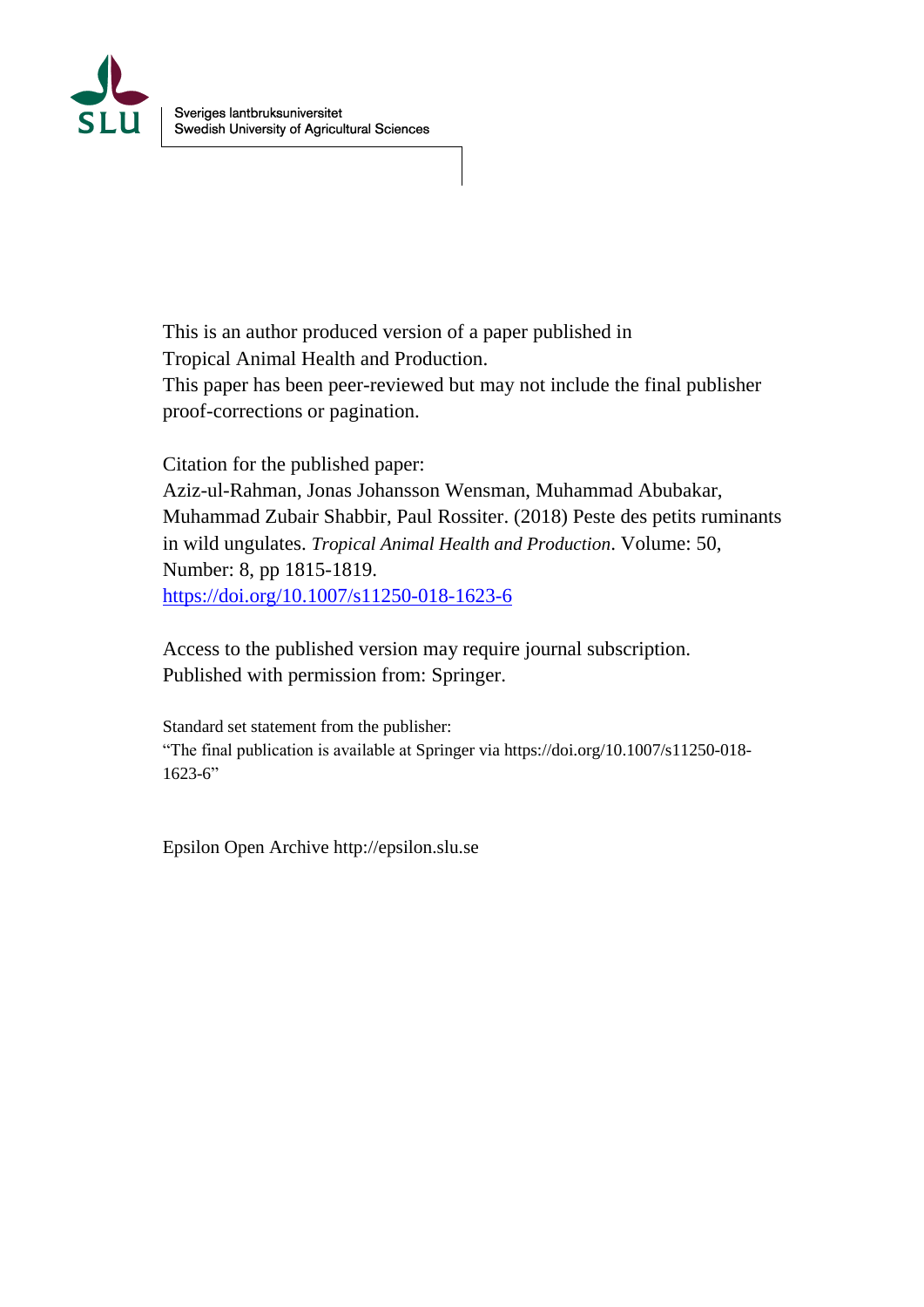## **Peste des Petitis Ruminants in Wild Ungulates**

Aziz-ul-Rahman1 \*#, Jonas Johansson Wensman2\*, Muhammad Abubakar3, Muhammad Zubair Shabbir<sup>4</sup> and Paul Rossiter<sup>5</sup>

<sup>1</sup>Department of Microbiology, University of Veterinary and Animal Sciences Lahore 54600, Pakistan. https://orcid.org/0000-0002-3342-4462

<sup>2</sup>Department of Clinical Sciences, Swedish University of Agricultural Sciences, P.O. Box 7054, 750 07 Uppsala, Sweden. https://orcid.org/0000-0002-6957-7110

3 National Veterinary Laboratories, Park Road, Islamabad 44000, Pakistan.

4 Quality Operation Laboratory, University of Veterinary and Animal Sciences Lahore 54600, Pakistan. https://orcid.org/0000-0002-3562-007X

5 4, Urafiki Lane, Muthaiga, P.O. Box 30087 00100 Nairobi, Kenya.

**\***Authors with equal contribution

**#Corresponding author** Cell # +92334-6988287 Email:drazizangel@gmail.com https://orcid.org/0000-0002-3342-4462 **ABSTRACT**

Peste des petits ruminants (PPR) is a contagious viral disease of domestic small ruminants. It also affects wild ungulates but there are comparatively few studies of the incidence of natural infection, clinical signs and pathology, and confirmation of the virus, and in these species. In this article, we list the wild ungulates in which PPRV infection has been confirmed and summarize available information about the presentation of the disease, its identification, and impact of virus on wildlife populations. Considering recent reports of outbreaks by the World Organization for Animal Health (OIE), it is important to understand the transmission of this disease within wildlife populations in PPR endemic regions.

**Keywords:** PPR virus, Wild ungulates, Genetic depletion, Interspecies transmission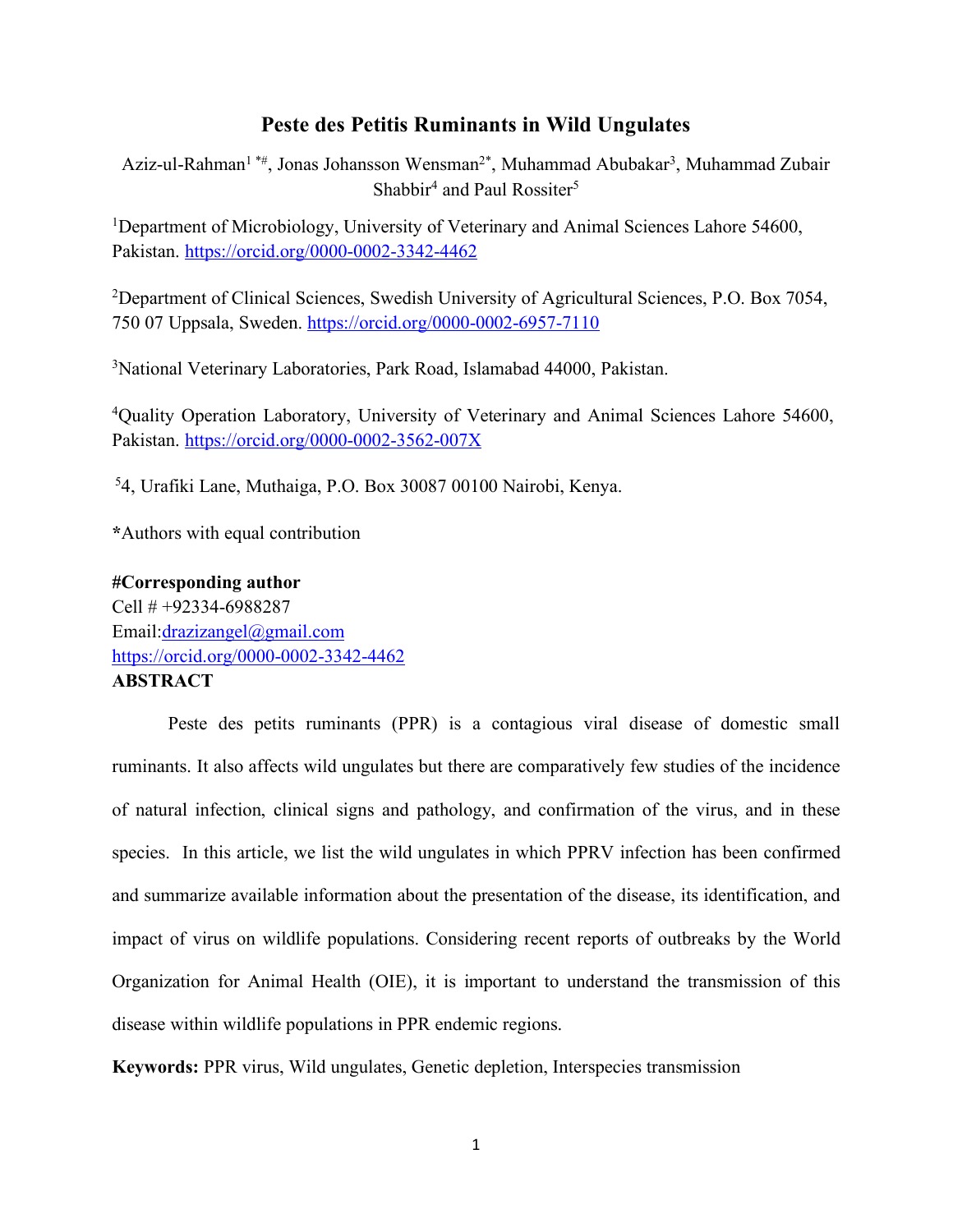## **INTRODUCTION**

Peste des petits ruminants virus (PPRV) is the cause of peste des petits ruminants (PPR), a contagious, transboundary disease of small domestic ruminants and some wild ungulates (Kinne et al. 2010; Munir et al. 2012). Because of its impact on small ruminants, and its similarity to the recently eradicated Rinderpest virus, the World Organization for Animal Health (OIE) and the Food and Agricultural Organization (FAO) launched a joint program to eradicate PPRV by 2030 (FAO 2015). PPR is also a threat to wildlife and therefore to the conservation of endangered species (Munir 2014).

It was first assumed that PPRV only affected sheep and goats (Lefevre and Diallo 1990), but it has since been observed clinically and pathologically in a wider range of species and confirmed diagnostically either directly through detection of virus, viral antigens or specific viral RNA or indirectly through detection of antibodies in wild ruminants (Kinne et al. 2010); cattle, domestic buffaloes (Balamurugan et al. 2012a), yaks (Abubakar et al. 2015), camels (Kwiatek et al. 2011), Asiatic lion (Balamurugan et al. 2012b) and dogs (Ratta et al. 2016). Some wild ruminant species are at high-risk from PPRV (Rossiter 2008) and domestic small ruminants most likely play a role in the spread of the virus to them. However, disease may also be disseminated from infected wildlife to other susceptible wildlife. Most of the available data on the disease and on PPRV are from domestic small ruminants, and data from wildlife is more limited. Host and virus-related factors in the spread of PPRV infection need better understanding if PPR is to be eradicated locally and globally. This brief report lists the known wild ungulates in which PPRV infection has been confirmed and highlights some key emerging issues regarding this infection in these species. The term "wild" covers free-ranging, semi-captive and captive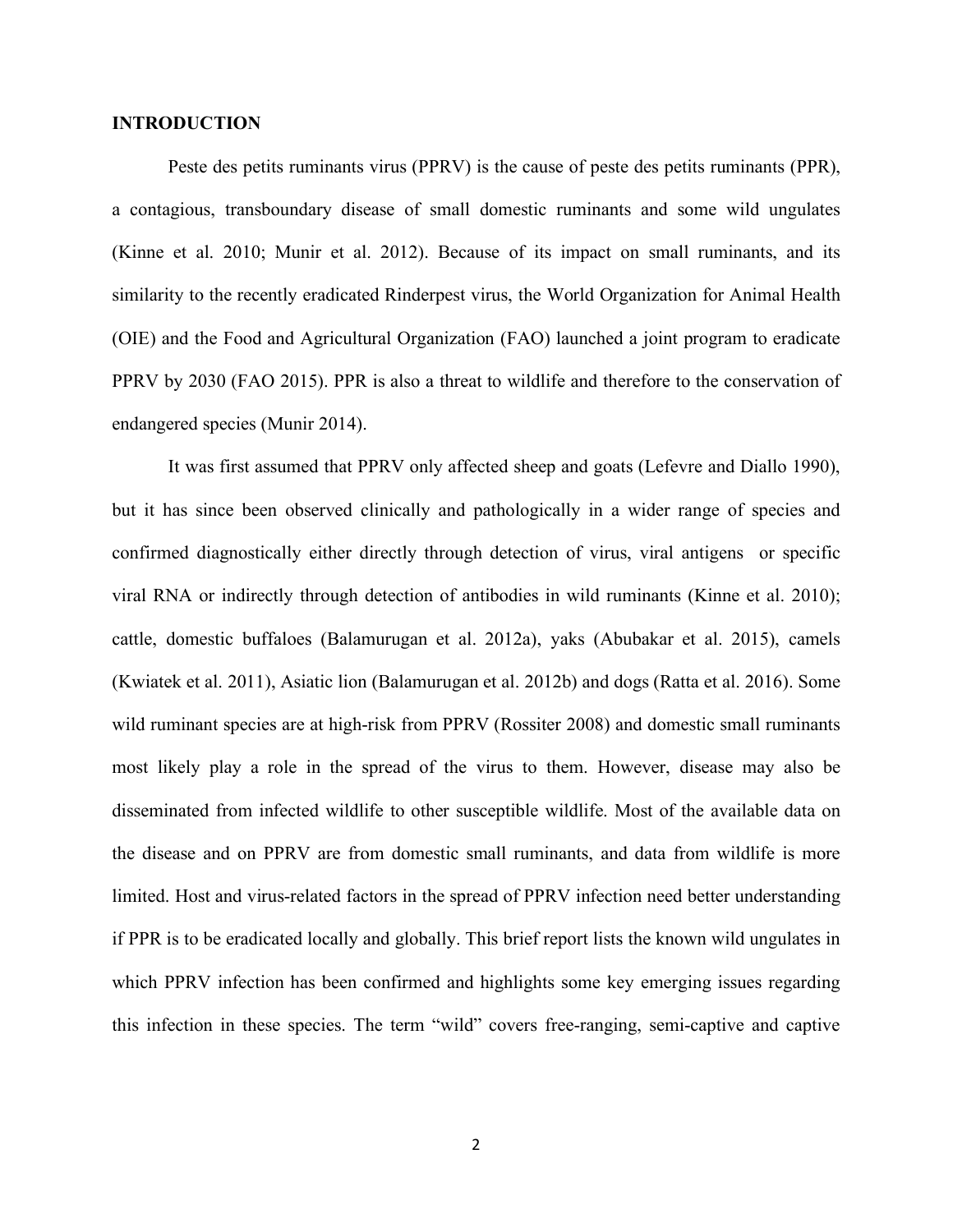animals. In the text species are referred to by their English or colloquial names, with their Latin binomials being given in table 1.

### **VIRUS TRANSMISSION IN WILD SMALL RUMINANTS**

In many areas where PPR is endemic, domestic animals intermingle with wildlife, allowing interspecies transmission of PPRV during grazing and at water sources (Banyard and Parida 2015). Abubakar et al (2011) speculated that an outbreak of PPR in Sindh ibex was due to spillover of virus from a recent outbreak of PPR in nearby domestic small ruminants. Similar spillovers to wild hosts are believed to have occurred in Tibet (Bao et al. 2011) and in the Ngorongoro Conservation Area in northern Tanzania (Mahapatra et al. 2015).

From an epidemiological point of view, there is potential for interspecies transmission between wild species and from wild species back to domestic ruminants, but the dynamics of such transmission mechanisms are uncertain. The transfer of wildlife to zoological collections and seasonal migration of animals are two possibilities for disease spread over significant distances and across country borders (Mallon and Kingswood 2001).

### **CLINICAL AND PATHOLOGICAL PRESENTATION**

The clinical presentation of PPRV is wild ungulates is essentially the same as in domestic small ruminants. Initial involvement of the respiratory system causes lacrimation, nasal and ocular discharges (Bao et al. 2011; Abubakar et al. 2011; Hoffmann et al. 2012) which may lead to crusts forming over the nostrils and lip commissure (reported in antelopes; Kinne et al. 2010). Subsequent involvement of the alimentary tract epithelia causes cheesy necrotic material on the gums (reported in ibex; Abubakar et al. 2011) and erosions of the oral cavity membranes (reported in gazelle; Sharawi et al. 2010). Unilateral corneal opacity has also been observed in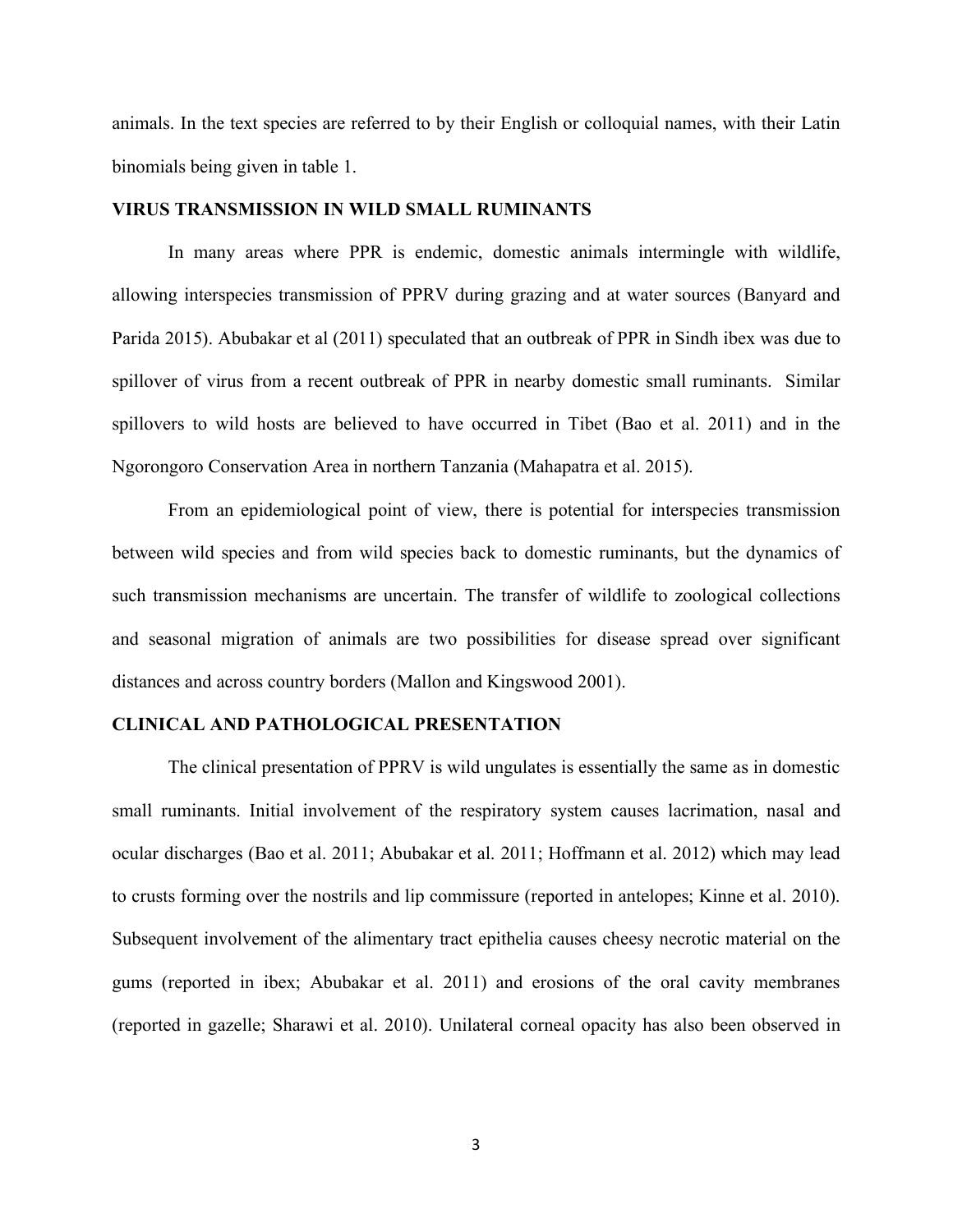gazelle (Abu-Elzein et al. 2004). Death from respiratory arrest has been reported in gazelle, ibex, gemsbok and laristan sheep (Furley et al. 1987; Abu-Elzein et al. 2004).

The severity of PPR infection (Bao et al. 2011) is seen from pathological changes in different visceral organs, including syncytia and multifocal hepatocellular coagulation via necrosis (Kinne et al. 2010), and postmortem histopathology was used to confirm PPRV infection in Dorcas and Thompson's gazelles (Furley et al. 1987). Similar features are found in infected small domestic ruminants (Brown et al. 1991).

#### **IMPACT OF PPR ON GENETIC DEPLETION**

According to the International Union for Conservation of Nature and Natural Resources (IUCN), rare species are at risk of genetic depletion when outbreaks of serious disease, such as PPR, lead to high mortality (Osofsky 2005). The global attention and response to the recent high mortalities of free-ranging Saiga antelope, including one outbreak confirmed to be caused by PPRV in Mongolia where at least 10% of the population was depleted (FAO 2017), is a clear example of the potential impact of PPRV on rare species. Rare wildlife kept and raised under captive or semi-captive conditions for conservation purposes are also at risk, as seen in the 70% mortality reported for Nubian ibex in an Israeli zoo (OIE 2017a). Implementation of quarantine measures and transfer of only seronegative animals should reduce the incidence of such events (Rossiter 2008) but global eradication offers a longer lasting solution.

## **CONCLUDING REMARKS**

In this article, we have briefly summarized the current knowledge on PPRV occurrence in wild ungulates and listed (Table 1) those wild species of in which disease has been recorded and confirmed, some of which are endangered and at elevated risk of genetic losses if infected by PPRV. The list can be expected to change: growing as more species are found to be susceptible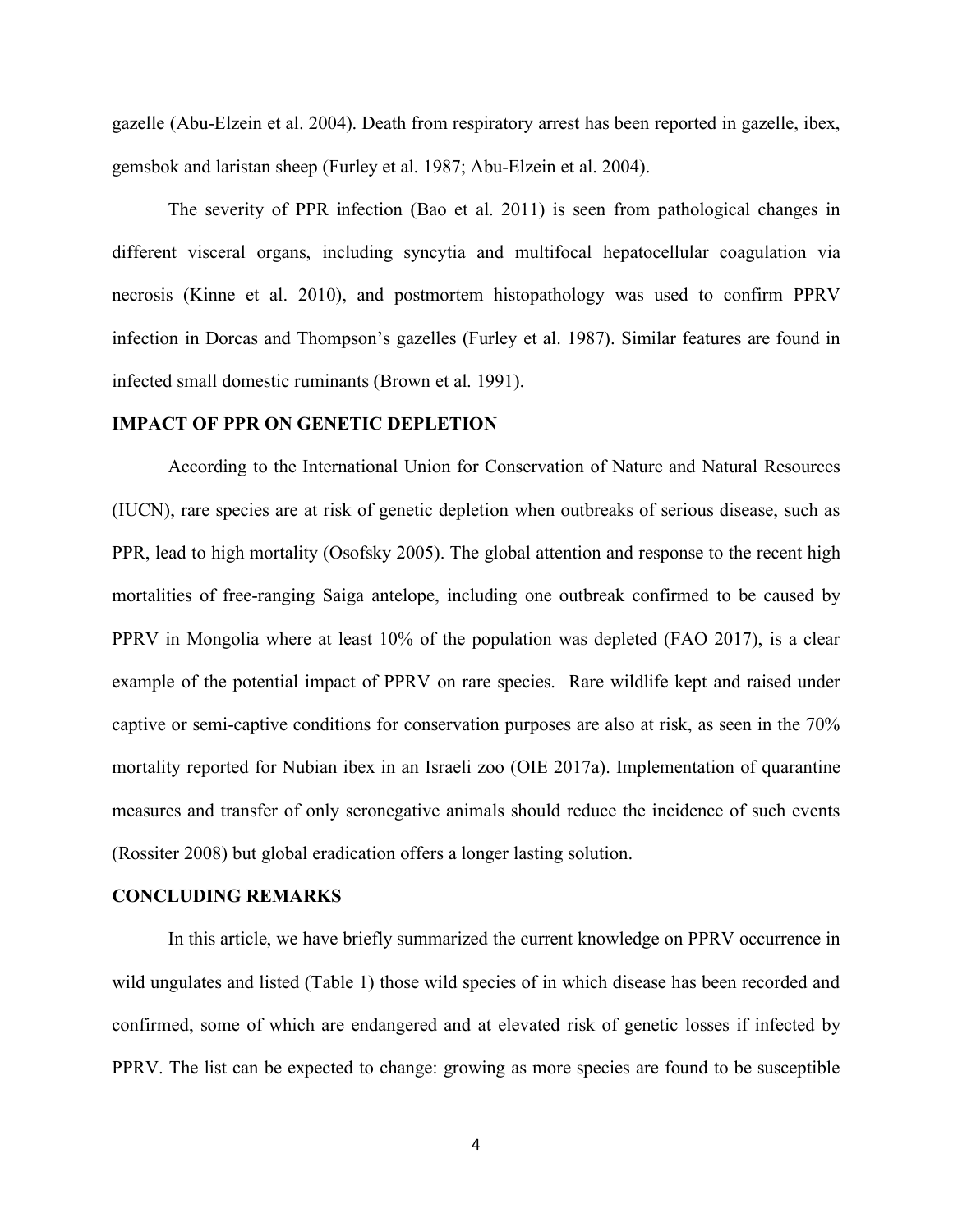to PPRV, altering as the classification of closely related host species and sub-species is refined, and as new and more accurate information about PPRV infection in these species becomes available.

To date there is no evidence that wild species play a different epidemiological role in PPR to that played in the past by wild species infected by rinderpest virus. Wildlife proved incapable of permanently maintaining rinderpest virus but was valuable clinical and serological sentinels for virus in nearby cattle, and more study is required to establish the contribution wild species can play as sentinels during the eradication of PPRV (Couacy-Hymann et al. 2005). Additional study is also needed on the impact of PPRV on the genetic diversification capacity of wild host species, and on the transmission pathways for PPRV into and within wild populations. The existing evidence of the severity of PPRV infection in endangered wildlife that associate with infected small ruminants, is compelling support for global eradication of the virus and for better control strategies targeted at these wildlife-livestock interfaces.

## **ACKNOWLEDGEMENTS**

JJW is supported by the Swedish Research Council for PPR research (Grant no. SRC 348-2013-6402 and SRC 348-2014-4293). All authors are highly indebted to Dr. Muhammad Munir (The Pirbright Institute, UK) for his sincere guidance and Dr Mohammed Afzal for his permission to include the data on blackbuck.

#### **CONFLICT OF INTERESTS**

The authors declare that they have no competing interests.

## **AUTHOR'S CONTRIBUTIONS**

5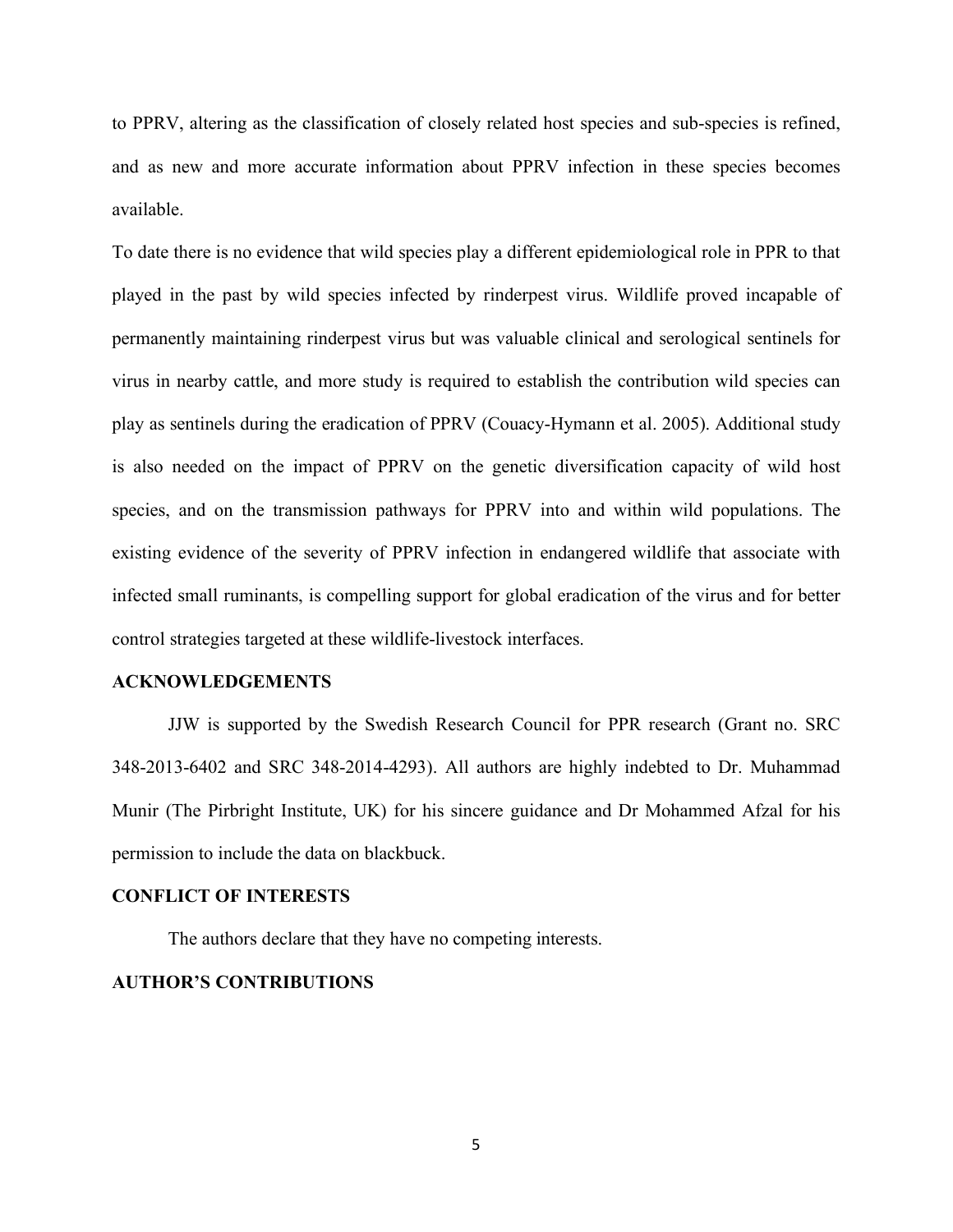AR, JJW and MA initiated the idea and drafted the skeleton of the manuscript. MZS, JJW

and AR gave technical guidance and support. JJW, MZS and PBR provided input, guidance,

support and editing of the manuscript. All authors approved the final manuscript.

## **REFERENCES**

- Abubakar, M., Rajput, Z.I., Arshed, M.J., Sarwar, G. and Ali, Q., 2011. Evidence of peste des petits ruminants virus (PPRV) infection in Sindh Ibex (*Capra aegagrus blythi*) in Pakistan as confirmed by detection of antigen and antibody, Tropical Animal Health and Production, 43, 745–747
- Abubakar, M., Manzoor, S., Khan, E-ul.H., Manzoor, H., Afzal. M., Ali, Q., Wensman, J.J., Munir, M., 2015. Serological evidence of peste des petits ruminants in yak, Pakistan, In: proceeding of 10<sup>th</sup> International Congress of Veterinary Virology, 9<sup>th</sup> Annual Meeting of EPIZONE, Le Corum, Montpellier, France, 31<sup>st</sup> August - 3<sup>rd</sup> September 2015, p. 73. ESVV.
- Abu-Elzein, E.M., Housawi, F.M., Bashareek, Y., Gameel, A.A., Al-Afaleq, A.I. and Anderson, E., 2004. Severe PPR infection in gazelles kept under semi-free-range conditions, Journal of Veterinary Medicines B, Infectious and Veterinary Public Health, 51, 68–71
- Balamurugan, V., Krishnamoorthy, P., Veeregowda, B.M., Sen, A., Rajak, K.K., Bhanuprakash, V., Gajendragad, M.R. and Prabhudas, K., 2012a. Sero-prevalence of Peste des petits ruminants in cattle and buffaloes from Southern Peninsular India, Tropical Animal Health and Production, 44(2), 301-306
- Balamurugan. V., Sen, A. and Venkatesan, G., 2012b. Peste des petits ruminants virus detected in tissues from an Asiatic lion (*Panthera leo persica*) belongs to Asian lineage IV, Journal of Veterinary Science, 13, 203-206. doi:10.4142/jvs.2012.13.2.203
- Banyard, A.C. and Parida, S., 2015. Molecular Epidemiology of Peste des Petits Ruminants Virus, Peste des Petits Ruminants Virus: Springer, 69-93
- Bao, J., Wang, Z., Li, L., Wu, X., Sang, P., Wu, G., Ding, G., Suo, L., Liu, C., Wang, J., Zhao, W., Li, L. and Qi, L., 2011. Detection and genetic characterization of peste des petits ruminants virus in free-living bharals (*Pseudois nayaur*) in Tibet China, Research in Veterinary Sciences, 90, 238–240
- Bello, A.M., Lawal, J.R., Dauda, J., Wakil, Y., Lekko, Y.M., Mshellia, E.S., Ezema, K.U., Balami, S.Y., Waziri, I. and Mani, A.U., 2016. Research for peste des petits ruminants (PPR) virus antibodies in goats, sheep and gazelle from Bauchi and Gombe States, north eastern Nigeria, Direct Research Journal Agriculture and Food Science, 4(8), 193-8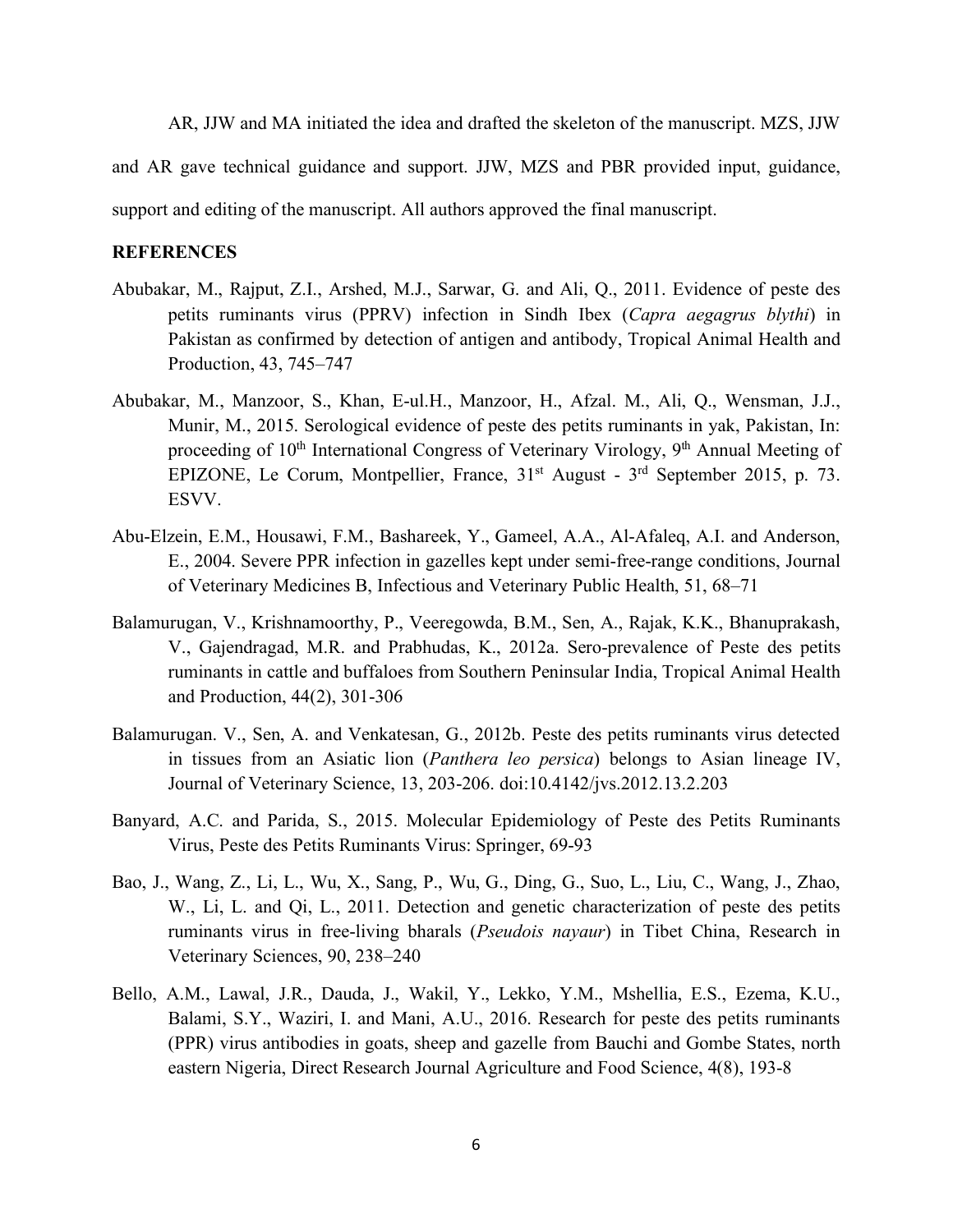- Brown, C.C., Mariner, J.C. and Olander, J.H., 1991. An immunohistochemical study of the pneumonia caused by peste des petits ruminants virus, Veterinary Pathology, 28, 166– 170
- Couacy-Hymann, E., Bodjo, C., Danho, T., Libeau, G. and Diallo, A. 2005. Surveillance of wildlife as a tool for monitoring rinderpest and peste des petits ruminants in West Africa, Revue Scientifique et Technique, 24, 869–877
- FAO, 2015. Prevention and control of transboundary animal diseases. Report of the FAO Expert Consultation on the Emergency Prevention System (EMPRES) for Transboundary Animal and Plant Pests and Diseases (Livestock Diseases Programme).
- FAO. 2017. News archive on the alarm as lethal plague detected among rare Mongolian antelope. . http://www.fao.org/news/story/en/item/463932/icode/. Accessed 27 Jan 2017
- Furley, C.W., Taylor, W.P. and Obi, T.U., 1987. An outbreak of peste des petits ruminants in a zoological collection, Veterinary Record, 121, 443–447
- Gur, S. and Albayrak, H., 2010. Seroprevalence of peste des petits ruminants (PPR) in goitered gazelle (*Gazella subgutturosa subgutturosa*) in Turkey, Journal of Wildlife Disease, 46, 673–677
- Hamdy, F.M. and Dardiri, A.H., 1976. Response of white-tailed deer to infection with peste des petits ruminants virus, Journal of Wildlife Disease, 12, 516–522
- Hoffmann, B., Wiesner, H., Maltzan, J., Mustefa, R., Eschbaumer, M., Arif, F.A. and Beer, M., 2012. Fatalities in wild goats in Kurdistan associated with Peste des Petits Ruminants virus, Transboundary and Emerging Disease, 59, 173–176
- Intisar, K.S., Ali, Y.H., Haj, M.A., Sahar, M.A.T., Shaza, M.M., Baraa, A.M., Ishag, O.M., Nouri, Y.M., Taha, K.M., Nada, E.M. and Ahmed, A.M., 2017. Peste des petits ruminants infection in domestic ruminants in Sudan, Tropical Animal Health and Production, 49(4), 747-754
- Jaisree, S., Aravindhbabu, R.P., Roy, P. and Jayathangaraj, M.G., 2018. Fatal peste des petits ruminants disease in Chowsingha, Transboundary and emerging diseases, 65, e198-e201. http://onlinelibrary.wiley.com/doi/10.1111/tbed.12694/epdf
- Kinne, J., Kreutzer, R., Kreutzer, M., Wernery, U. and Wohlsein, P., 2010. Peste des petits ruminants in Arabian wildlife, Epidemiology and Infection, 138, 1211–1214
- Kwiatek, O., Ali, Y.H., Saeed, I.K., Khalafalla, A.I., Mohamed, O.I., Obeida, A.A., Abdelrahman, M.B., Osman, H.M., Taha, K.M., Abbas, Z., El Harrak, M., Lhor, Y., Diallo, A., Lancelot, R., Albina, E. and Libeau, G., 2011. Asian lineage of peste des petits ruminants virus in Africa. Emerging Infection Disease, 17, 1223–1231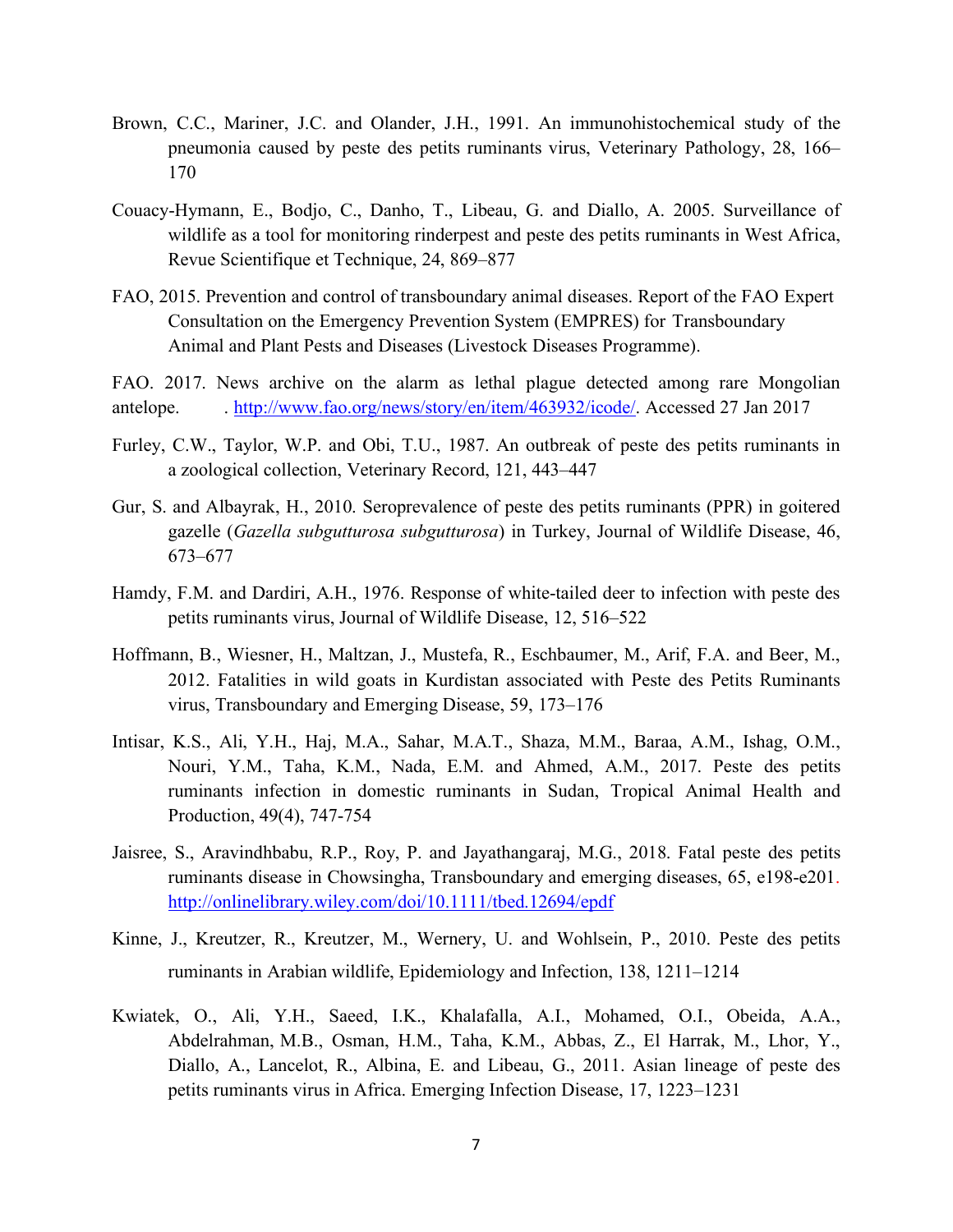- Lefevre, P.C. and Diallo, A., 1990. Peste des petits ruminants virus. Revue Scientifique et Technique Office International of Epizootics, 9, 951-965
- Li, J., Li, L., Wu, X., Liu, F., Zou, Y., Wang, Q., Liu, C., Bao, J., Wang, W., Ma, W. and Lin, H, 2017. Diagnosis of Peste des Petits Ruminants in Wild and Domestic Animals in Xinjiang, China, 2013–2016, Transboundary and Emerging Diseases, 64, e43-e47
- Mahapatra, M., Sayalel, K. and Muniraju M., 2015. Spillover of peste des petits ruminants virus from domestic to wild ruminants in the Serengeti ecosystem, Tanzania, Emerging Infectious Diseases, 21, 2230–2234
- Mallon, D.P. and Kingswood, S.P., 2001. Antelopes. Part IV. North Africa, the Middle East and Asia. Global survey and regional action plans. SSC Antelope Specialist Group, IUCN, Cambridge.
- Marashi, M., Masoudi, S., Moghadam, M.K., Modirrousta, H., Marashi, M., Parvizifar, M., Dargi, M., Saljooghian, M., Homan, F., Hoffmann, B. and Schulz, C., 2017. Peste des Petits Ruminants Virus in Vulnerable Wild Small Ruminants, Iran, 2014–2016. Emerging Infectious Diseases, 23(4), 704
- Munir, M., 2014. Role of wild small ruminants in the epidemiology of peste des petits ruminants, Transboundary and Emerging Diseases, 61(5), 411-424
- Munir, M., Zohari, S. and Berg, M., 2012. Molecular Biology and Pathogenesis of Peste des Petits Ruminants Virus, 1stedn. pp. 151. Springer, Germany
- Office International des Epizooties (OIE). 2017a. World Animal Health Information System. In: Weekly Animal Disease Service Global Report. http://www.oie.int/wahis\_2/public/wahid.php/Reviewreport/Review?reportid=22225. Accessed 10 Jan 2017
- Office International des Epizooties (OIE). 2017b. World Animal Health Information System. In: Weekly Animal Disease Service Global Report. 2017. http://www.oie.int/wahis\_2/public/wahid.php/Reviewreport/Review?reportid=22395. Accessed 18 Jan 2017
- Osofsky, S.A. ed., 2005. Conservation and Development Interventions at the Wildlife/livestock Interface: Implications for Wildlife, Livestock and Human Health: Proceedings of the Southern and East African Experts Panel on Designing Successful Conservation and Development Interventions at the Wildlife/Livestock Interface: Implications for Wildlife, Livestock and Human Health, AHEAD (Animal Health for the Environment And Development) Forum, IUCN Vth World Parks Congress, Durban, South Africa, 14th and 15th September 2003 (No. 30). IUCN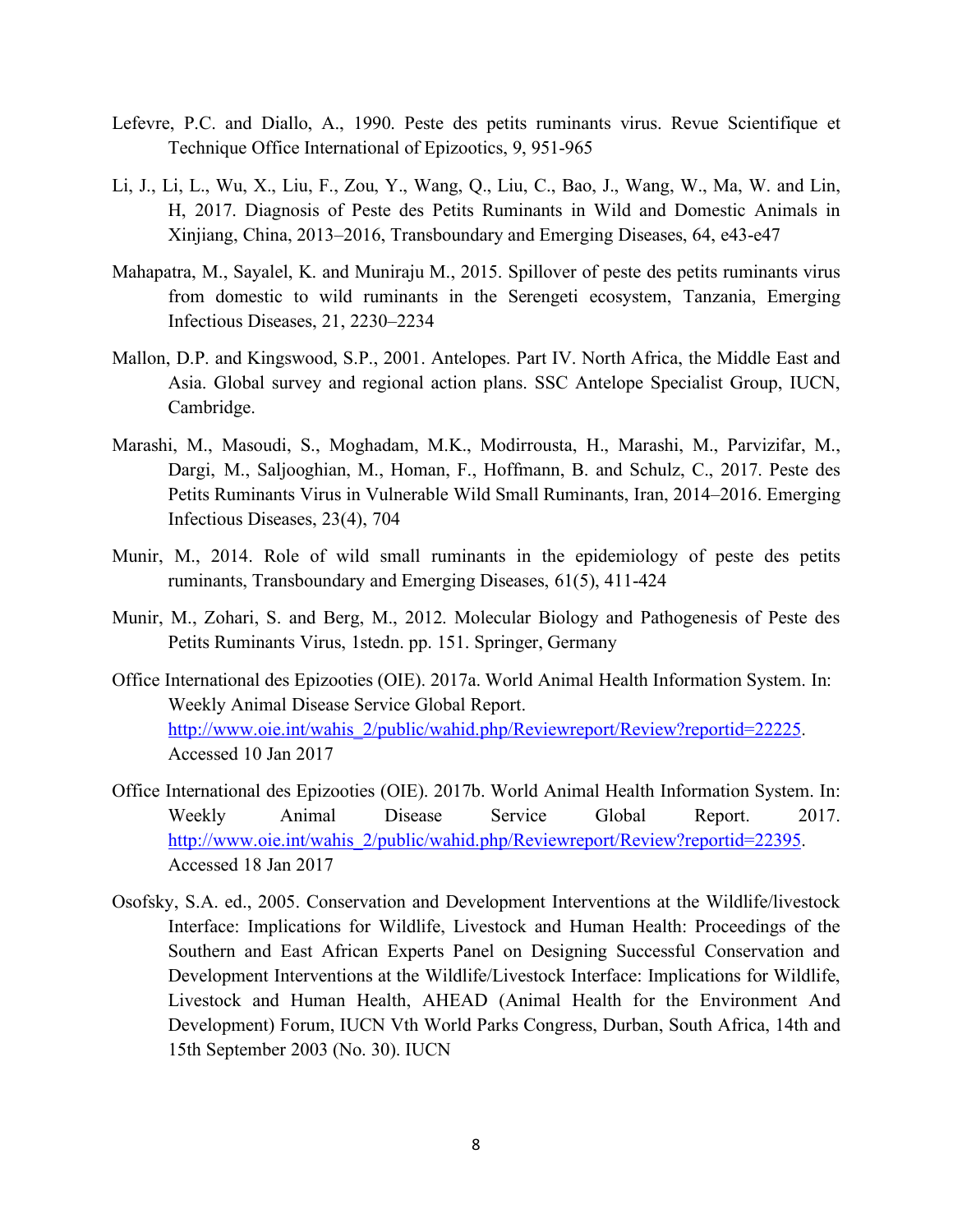- Ogunsanmi, A.O., Awe, E.O., Obi, T.U. and Taiwo, V.O., 2003. Peste des petits ruminants (PPRV) virus antibodies in African Grey Duiker (*Sylvicapra grimma),* African Journal of Agriculture Research, 6, 59–61
- Ratta, B., Pokhriyal, M., Singh, S.K., Kumar, A., Saxena, M. and Sharma, B., 2016. Detection of Peste des Petits Ruminants Virus (PPRV) Genome from Nasal Swabs of Dogs, Current microbiology, 73, 99-103
- Rossiter, P., 2008. "Peste des Petits Ruminants" in edited by Williams, E.S. and Barker, I.K. Infectious Diseases of Wild Mammals. John Wiley & Sons
- Sharawi, S.S., Yousef, M.R., Al-Hofufy, A.N. and Al-Blowi, M.H., 2010. Isolation, serological and real time PCR diagnosis of Peste des Petites Ruminants virus in naturally exposed Arabian Gazelle in Saudi Arabia, Veterinary World, 1(11), 489-494
- Xia, J., Zheng, X.G., Adili, G.Z., Wei, Y.R., Ma, W.G., Xue, X.M., Mi, X.Y., Yi, Z., Chen, S.J., Du, W., Muhan, M., Duhaxi, C., Han, T., Gudai, B. and Huang, J., 2016. Sequence analysis of peste des petits ruminants virus from ibexes in Xinjiang, China, Genetics in Molecular Research, 15 (2), gmr.15027783. DOI http://dx.doi.org/10.4238/gmr.15027783
- Zhou, X.Y., Wang, Y., Zhu, J., Miao, Q.H., Zhu, L.Q., Zhan, S.H., Wang, G.J. and Liu, G.Q., 2018. First report of peste des petits ruminants virus lineage II in *Hydropotes inermis*, China, Transboundary and Emerging Diseases, 65, e205-e209 http://onlinelibrary.wiley.com/doi/10.1111/tbed.12683/epdf
- Zhu, Z., Zhang, X., Adili, G., Huang, J., Du, X., Zhang, X. and Xue, Q., 2016. Genetic Characterization of a Novel Mutant of Peste des Petits Ruminants Virus Isolated from *Capra ibex* in China during 2015, BioMed Research International, 2016, 7632769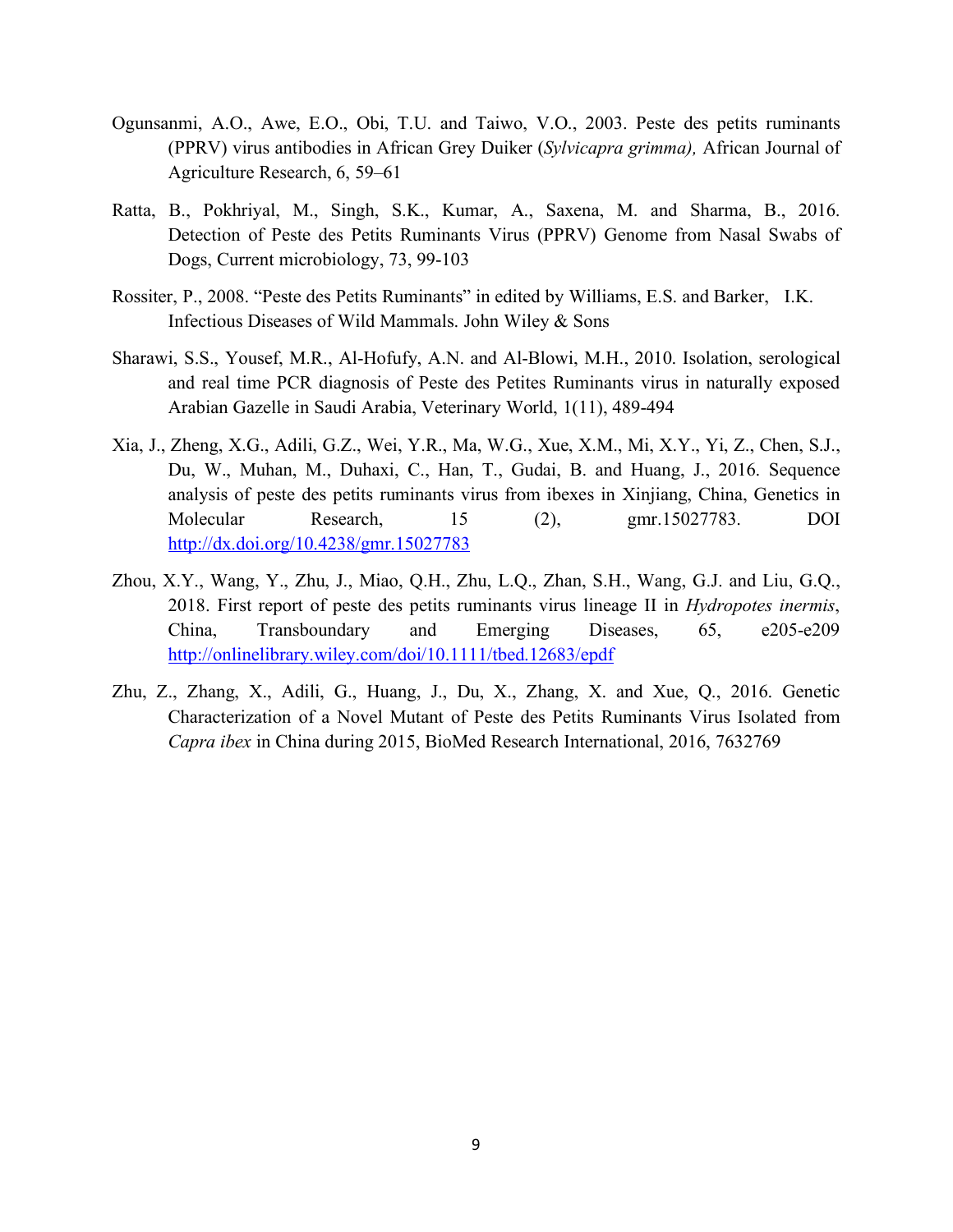| <b>Common Name</b>                                                                                        | <b>Scientific Name</b>  | Country         | <b>References</b>                          |  |  |
|-----------------------------------------------------------------------------------------------------------|-------------------------|-----------------|--------------------------------------------|--|--|
| Wild species from which PPR virus has been isolated in cell culture:                                      |                         |                 |                                            |  |  |
| Water deer*                                                                                               | Hydropotes inermis      | China           | Zhou et al. 2018                           |  |  |
| Wild Ibex*                                                                                                | Capra ibex              | China           | Zhu et al. 2016                            |  |  |
| <b>Bushbuck</b>                                                                                           | Tragelaphus scriptus    | <b>UAE</b>      | Kinne et al. 2010                          |  |  |
| Springbuck                                                                                                | Antidorcas marsupialis  | <b>UAE</b>      | Kinne et al. 2010                          |  |  |
| Arabian gazelle                                                                                           | Gazella gazelle         | <b>UAE</b>      | Kinne et al. 2010                          |  |  |
| Arabian Mountain gazelle                                                                                  | Gazella gazella cora    | <b>UAE</b>      | Kinne et al. 2010                          |  |  |
| Dorcas gazelle*                                                                                           | Gazella dorcas          | <b>UAE: KSA</b> | Furley et al. 1987; Abu-Elzein et al. 2004 |  |  |
| Thomson's gazelle*                                                                                        | Eudorcas thomsonii      | <b>KSA</b>      | Abu-Elzein et al. 2004                     |  |  |
| Goitered gazelle                                                                                          | Gazella subgutturosa    | <b>UAE</b>      | Kinne et al. 2010                          |  |  |
| Impala                                                                                                    | Aepyceros melampus      | <b>UAE</b>      | Kinne et al. 2010                          |  |  |
| Gemsbok                                                                                                   | Oryx gazelle            | <b>UAE</b>      | Furley et al. 1987                         |  |  |
| Afghan Markhor Goat                                                                                       | Capra falconeri         | <b>UAE</b>      | Kinne et al. 2010                          |  |  |
| Nubian Ibex                                                                                               | Capra nubiana           | <b>UAE</b>      | Furley et al. 1987                         |  |  |
| Wild species from which PPR virus antigen or nucleic acid has been identified using ELISA/PCR/Sequencing: |                         |                 |                                            |  |  |
| Water deer*                                                                                               | Hydropotes inermis      | China           | Zhou et al. 2018                           |  |  |
| Chowsingha                                                                                                | Tetracerus quadricornis | India           | Jaisree et al. 2018                        |  |  |
| African buffalo*                                                                                          | Syncerus caffer         | Côte d'Ivoire   | Couacy-Hymann et al. 2005                  |  |  |
| Saiga antelope                                                                                            | Saiga tatarica          | Mongolia        | FAO 2017; OIE 2017b                        |  |  |
| <b>Blackbuck</b>                                                                                          | Antilope cervicapra     | Pakistan        | FAO-UN Project (GCP/PAK/127/USA) 2017      |  |  |
| Goitered gazelle                                                                                          | Gazella subgutturosa    | Mongolia: China | OIE 2017b; Li et al. 2017                  |  |  |
| Grant's gazelle                                                                                           | Nanger granti           | Tanzania        | Mahapatra et al. 2015                      |  |  |
| Kob                                                                                                       | Kobus kob               | Côte d'Ivoire   | Couacy-Hymann et al. 2005                  |  |  |
| Nile lechwe                                                                                               | Kobus megaceros         | Sudan           | OIE-WAHIS 2008                             |  |  |
| Defassa waterbuck                                                                                         | Kobus ellipsiprymnus    | Côte d'Ivoire   | Couacy-Hymann et al. 2005                  |  |  |
| <b>Bubal hartebeest</b>                                                                                   | Alcelaphus buselaphus   | Côte d'Ivoire   | Couacy-Hymann et al. 2005                  |  |  |
| Wild goat                                                                                                 | Capra aegagrus          | Kurdistan: Iran | Hoffmann et al. 2012; Marashi et al. 2017  |  |  |
| Sindh ibex                                                                                                | Capra aegagrus blythi   | Pakistan        | Abubakar et al. 2011                       |  |  |
| Siberian ibex                                                                                             | Capra sibirica          | Mongolia        | OIE 2017b                                  |  |  |

# **Table 1: Evidence of natural or experimental PPRV infection in wild ungulates**